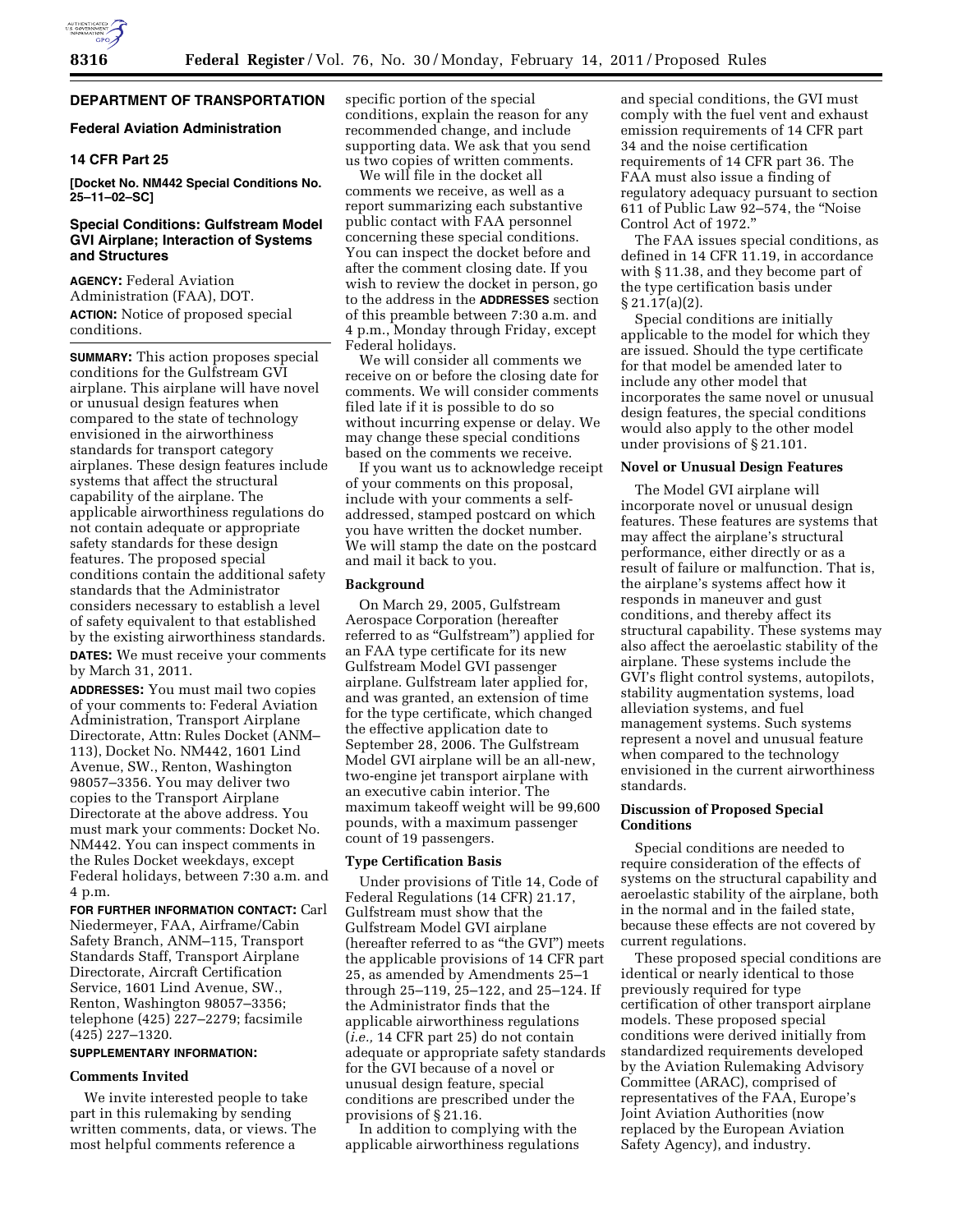These proposed special conditions require that the airplane meets the structural requirements of subparts C and D of 14 CFR part 25 when the airplane systems are fully operative. These proposed special conditions also require that the airplane meet these requirements considering failure conditions. In some cases, reduced margins are allowed for failure conditions based on system reliability.

These special conditions establish a level of safety that neither raises nor lowers the standard set forth in the applicable regulations.

In these proposed special conditions and in the current standards and regulations, the term "any" is used. Use of this term has traditionally been understood to require all items covered by the term are addressed, rather than addressing only a portion of the items. The use of the term "any" in these proposed special conditions continues this traditional understanding.

#### **Applicability**

As discussed above, these proposed special conditions are applicable to the GVI. Should Gulfstream apply at a later date for a change to the type certificate to include another model incorporating the same novel or unusual design features, these proposed special conditions would apply to that model as well.

#### **Conclusion**

This action affects only certain novel or unusual design features of the GVI. It is not a rule of general applicability.

# **List of Subjects in 14 CFR Part 25**

Aircraft, Aviation safety, Reporting and recordkeeping requirements.

The authority citation for this special condition is as follows:

**Authority:** 49 U.S.C. 106(g), 40113, 44701, 44702, 44704.

#### **The Proposed Special Conditions**

Accordingly, the Federal Aviation Administration (FAA) proposes the following special conditions as part of the type certification basis for the GVI airplanes.

#### *A. General*

The GVI is equipped with systems that affect structural performance, either directly or as a result of a failure or malfunction. The influence of these systems and their failure conditions on structural performance must be taken into account when showing compliance with the requirements of Subparts C and D of part 25 of Title 14, Code of Federal Regulations.

1. The following criteria must be used for showing compliance with this proposed special condition for airplanes equipped with flight control systems, autopilots, stability augmentation systems, load alleviation systems, fuel management systems, and other systems that either directly or as a result of failure or malfunction affect structural performance.

2. The criteria defined herein only address the direct structural consequences of the system responses and performance. They cannot be considered in isolation but should be included in the overall safety evaluation of the airplane. These criteria may in some instances duplicate standards already established for this evaluation. These criteria are only applicable to structure whose failure could prevent continued safe flight and landing. Specific criteria that define acceptable limits on handling characteristics or stability requirements when operating in the system degraded or inoperative mode are not provided in this proposed special condition.

3. Depending upon the specific characteristics of the airplane, additional studies may be required that go beyond the criteria provided in this proposed special condition in order to demonstrate the capability of the airplane to meet other realistic conditions such as alternative gust or maneuver descriptions for an airplane equipped with a load alleviation system.

4. The following definitions are applicable to this proposed special condition.

(a) Structural performance: Capability of the airplane to meet the structural requirements of 14 CFR part 25.

(b) Flight limitations: Limitations that can be applied to the airplane flight conditions following an in-flight occurrence and that are included in the flight manual (*e.g.,* speed limitations, avoidance of severe weather conditions, etc.)

(c) Operational limitations: Limitations, including flight limitations, that can be applied to the airplane operating conditions before dispatch (*e.g.,* fuel, payload and master minimum equipment list limitations).

(d) Probabilistic terms: The probabilistic terms (probable, improbable, extremely improbable) used in this proposed special condition are the same as those used in § 25.1309.

(e) Failure condition: The term failure condition is the same as that used in § 25.1309; however, this proposed special condition applies only to system failure conditions that affect the

structural performance of the airplane (*e.g.,* system failure conditions that induce loads, change the response of the airplane to inputs such as gusts or pilot actions, or lower flutter margins).

#### *B. Effects of Systems on Structures*

1. *General.* The following criteria will be used in determining the influence of a system and its failure conditions on the airplane structure.

2. *System fully operative.* With the system fully operative, the following apply:

(a) Limit loads must be derived in all normal operating configurations of the system from all the limit conditions specified in Subpart C (or used in lieu of those specified in Subpart C), taking into account any special behavior of such a system or associated functions or any effect on the structural performance of the airplane that may occur up to the limit loads. In particular, any significant nonlinearity (rate of displacement of control surface, thresholds or any other system nonlinearities) must be accounted for in a realistic or conservative way when deriving limit loads from limit conditions.

(b) The airplane must meet the strength requirements of part 25 (static strength, residual strength), using the specified factors to derive ultimate loads from the limit loads defined above. The effect of nonlinearities must be investigated beyond limit conditions to ensure the behavior of the system presents no anomaly compared to the behavior below limit conditions. However, conditions beyond limit conditions need not be considered when it can be shown that the airplane has design features that will not allow it to exceed those limit conditions.

(c) The airplane must meet the aeroelastic stability requirements of § 25.629.

3. *System in the failure condition.* For any system failure condition not shown to be extremely improbable, the following apply:

(a) At the time of occurrence. Starting from 1-g level flight conditions, a realistic scenario, including pilot corrective actions, must be established to determine the loads occurring at the time of failure and immediately after the failure.

(1) For static strength substantiation, these loads multiplied by an appropriate factor of safety that is related to the probability of occurrence of the failure are ultimate loads to be considered for design. The factor of safety (FS) is defined in Figure 1.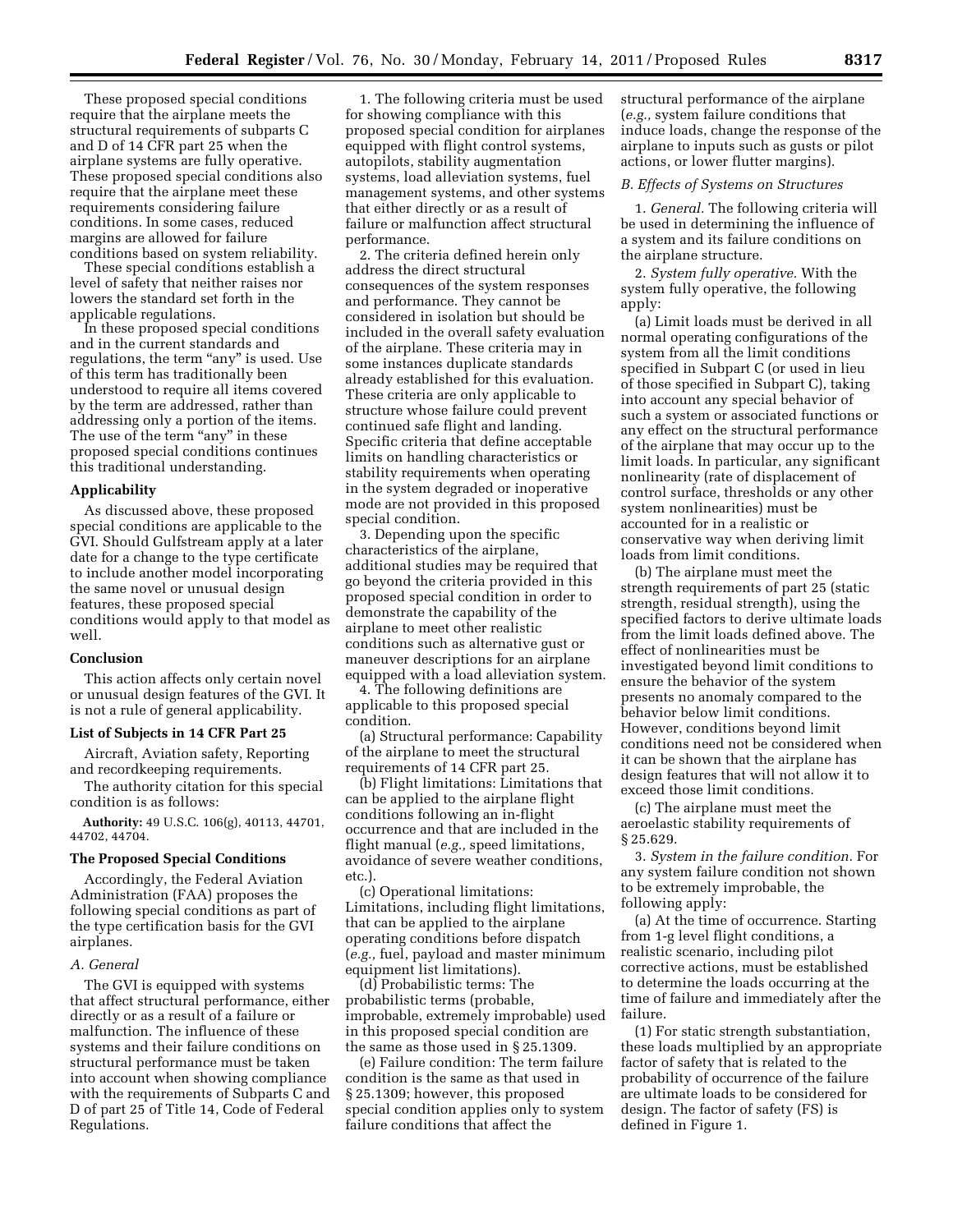

Factor of safety at the time of occurrence



Pj - Probability of occurrence of failure mode j (per hour)

(2) For residual strength substantiation, the airplane must be able to withstand two thirds of the ultimate loads defined in subparagraph B.3(a)(1). For pressurized cabins, these loads must be combined with the normal operating differential pressure.

(3) Freedom from aeroelastic instability must be shown up to the speeds defined in § 25.629(b)(2). For failure conditions that result in speeds beyond  $V_C/M_C$ , freedom from aeroelastic instability must be shown to increased speeds, so that the margins intended by § 25.629(b)(2) are maintained.

(4) Failures of the system that result in forced structural vibrations (oscillatory failures) must not produce loads that could result in detrimental deformation of primary structure.

(b) For the continuation of the flight. For the airplane in the system failed state, and considering any appropriate reconfiguration and flight limitations, the following apply:

(1) The loads derived from the following conditions (or used in lieu of the following conditions) at speeds up to  $V_C/M_C$  (or the speed limitation prescribed for the remainder of the flight) must be determined:

(i) The limit symmetrical maneuvering conditions specified in § 25.331 and in § 25.345.

(ii) The limit gust and turbulence conditions specified in § 25.341 and in § 25.345.

(iii) The limit rolling conditions specified in § 25.349 and the limit unsymmetrical conditions specified in § 25.367 and § 25.427(b) and (c).

(iv) The limit yaw maneuvering conditions specified in § 25.351.

(v) The limit ground loading conditions specified in § 25.473 and § 25.491.

(2) For static strength substantiation, each part of the structure must be able to withstand the loads in paragraph B.3(b)(1) of this proposed special condition multiplied by a factor of safety depending on the probability of being in this failure state. The factor of safety is defined in Figure 2.

# Figure 2



# Factor of safety for continuation of flight

 $Qj = (Tj)(Pj)$ 

## Where:

- Qj = Probability of being in failure condition j
- Tj = Average time spent in failure condition j (in hours)
- Pj = Probability of occurrence of failure mode j (per hour)

**Note:** If Pj is greater than  $10^{-3}$  per flight hour then a 1.5 factor of safety must be

applied to all limit load conditions specified in Subpart C.

(3) For residual strength substantiation, the airplane must be able to withstand two thirds of the ultimate loads defined in paragraph B.3(b)(2) of this proposed special condition. For pressurized cabins, these loads must be

combined with the normal operating differential pressure.

(4) If the loads induced by the failure condition have a significant effect on fatigue or damage tolerance then their effects must be taken into account.

(5) Freedom from aeroelastic instability must be shown up to a speed determined from Figure 3. Flutter clearance speeds V′ and V″ may be